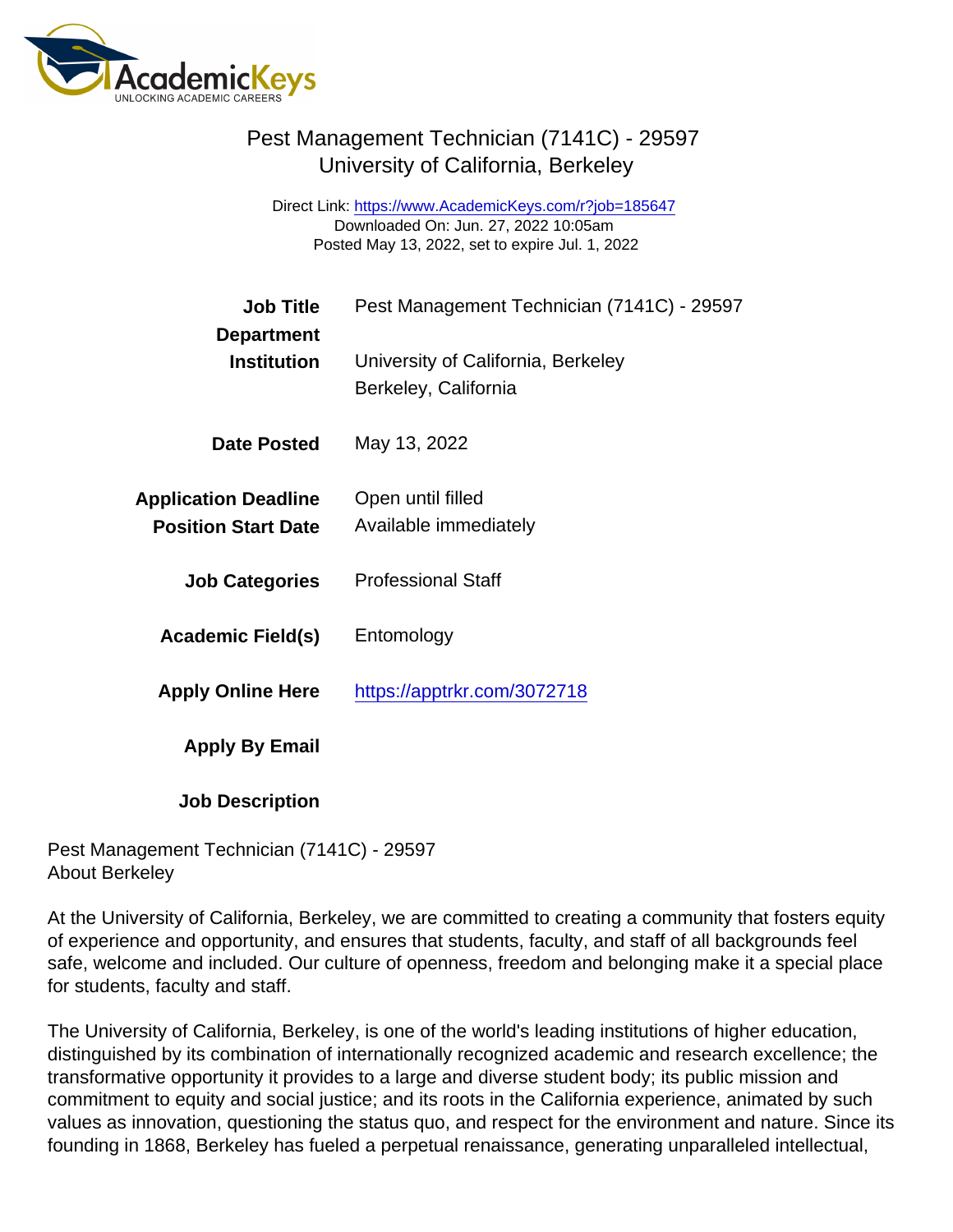Direct Link: <https://www.AcademicKeys.com/r?job=185647> Downloaded On: Jun. 27, 2022 10:05am Posted May 13, 2022, set to expire Jul. 1, 2022

economic and social value in California, the United States and the world.

We are looking for equity-minded applicants who represent the full diversity of California and who demonstrate a sensitivity to and understanding of the diverse academic, socioeconomic, cultural, disability, gender identity, sexual orientation, and ethnic backgrounds present in our community. When you join the team at Berkeley, you can expect to be part of an inclusive, innovative and equity-focused community that approaches higher education as a matter of social justice that requires broad collaboration among faculty, staff, students and community partners. In deciding whether to apply for a position at Berkeley, you are strongly encouraged to consider whether your values align with our [url=https://apptrkr.com/get\_redirect.php?id=3072718&targetURL=https://strategicplan.berkeley.edu/guidingvalues-and-principles/]Guiding Values and Principles, our

[url=https://apptrkr.com/get\_redirect.php?id=3072718&targetURL=https://diversity.berkeley.edu/principlescommunity]Principles of Community, and

[url=https://apptrkr.com/get\_redirect.php?id=3072718&targetURL=https://strategicplan.berkeley.edu/]our **Strategic** 

Plan[url=https://apptrkr.com/get\_redirect.php?id=3072718&targetURL=https://strategicplan.berkeley.edu].

#### Departmental Overview

Facilities Services is comprised of six separate units which include: the Director's Office, Technical Services, Campus Facilities Services, Grounds, Recycling & Refuse, and Pest Management Services, Custodial Services and Support Services, Engineering/Utilities and Support Services. Physical Plant's mission is to continuously improve facility services for the campus community in partnership with clients and staff.

Under direction, and with responsibility for professional judgment, works independently to provide a comprehensive pest management program for the Berkeley campus. The campus may include residence halls, dining facilities, research facilities, museums, and other facilities in accordance with federal, state, and local laws. Maintains liaison with campus to provide for the health and safety of the campus.

Application Review Date

The First Review Date for this job is: January 27, 2022

**Responsibilities** 

Field Duties: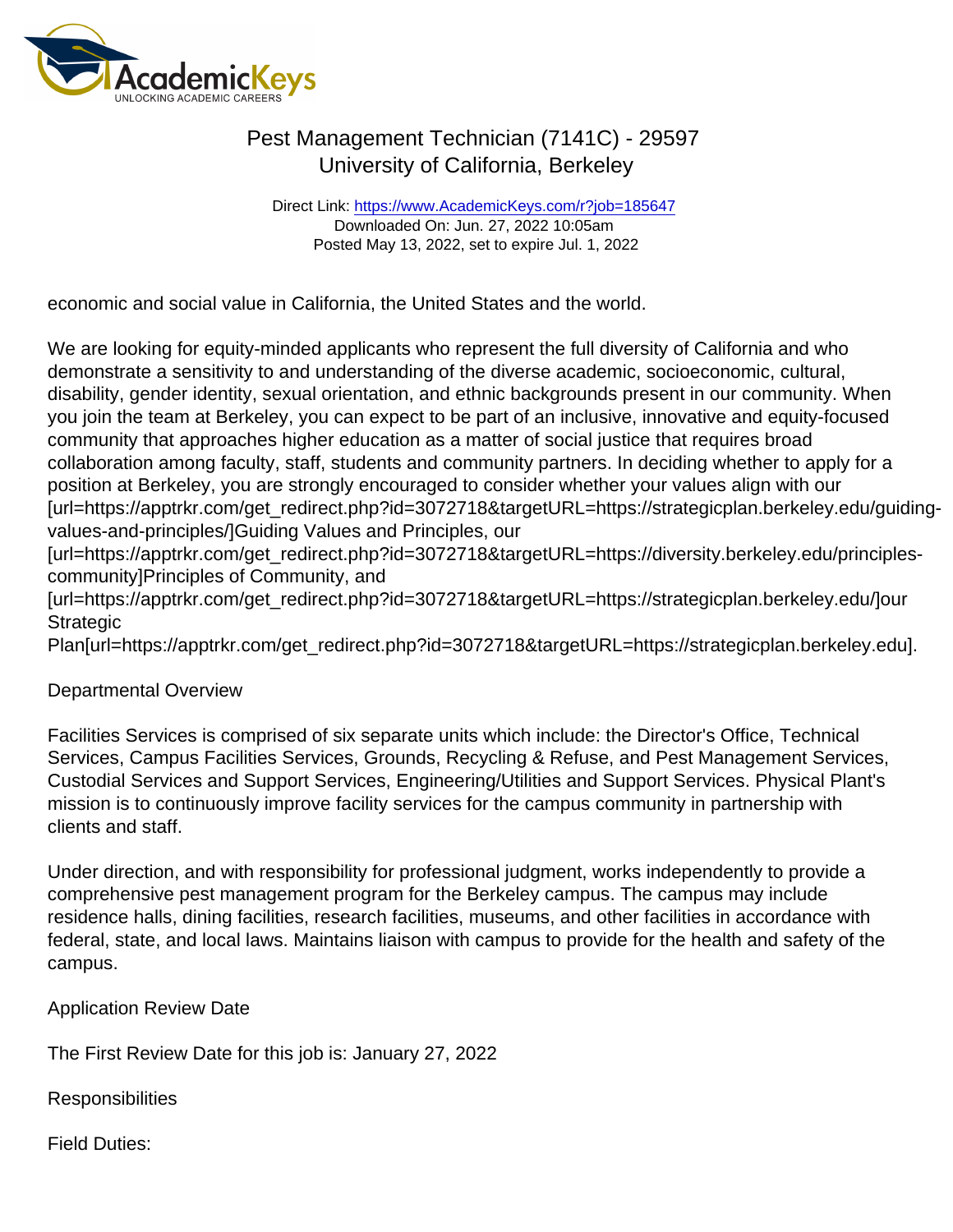Direct Link: <https://www.AcademicKeys.com/r?job=185647> Downloaded On: Jun. 27, 2022 10:05am Posted May 13, 2022, set to expire Jul. 1, 2022

\* Using Integrated Pest Management techniques, the technician provides safe, effective, and efficient services to multiple locations. These locations include, but not limited to the following: student housing, child care facilities, museums, research facilities, libraries, Intercollegiate Athletics, Recreational Sports and other auxiliaries.

\* Works closely with clients to provide advice for resolving or preventing future pest problems in the areas of concern (such as sanitation, storage, exclusion, and other methods of control and prevention. \* Ensures routine, quality service is provided to clients and verifies client satisfaction by providing inspections and contacting managers and other appropriate individuals. Advises crafts personnel and building managers of structural modification measures to exclude pests.

\* Accumulates the required CEUs to maintain a QAL or QAC Category A or Structural Branch 2 license and to maintain a working knowledge of pest management practices by attending training seminars, reading information provided, and other sources.

\* Provides backup for other pest management technicians as needed.

Administrative Duties:

\* Plans/schedules pest management duties for the week.

\* Generates accurate and timely records using the appropriate forms; this includes timesheets and inspection report forms. The latter should include the date and time the service was provided, inspection findings, control measures applied including all chemicals and amounts used, and to whom the client copy of the service record was given.

Safety:

\* Attend job-related and safety training as required.

\* Adhere to university and departmental safety guidelines.

\* Perform other duties as required.

Required Qualifications

To be considered for an interview the candidate must fall into either of the two following categories:

Category A:

1. Possess a valid Branch 2 Field Representative License issued by the California Structural Pest Control Board.

2. Minimum of 5 years' experience performing Integrative Pest Management for a licensed business or public institution.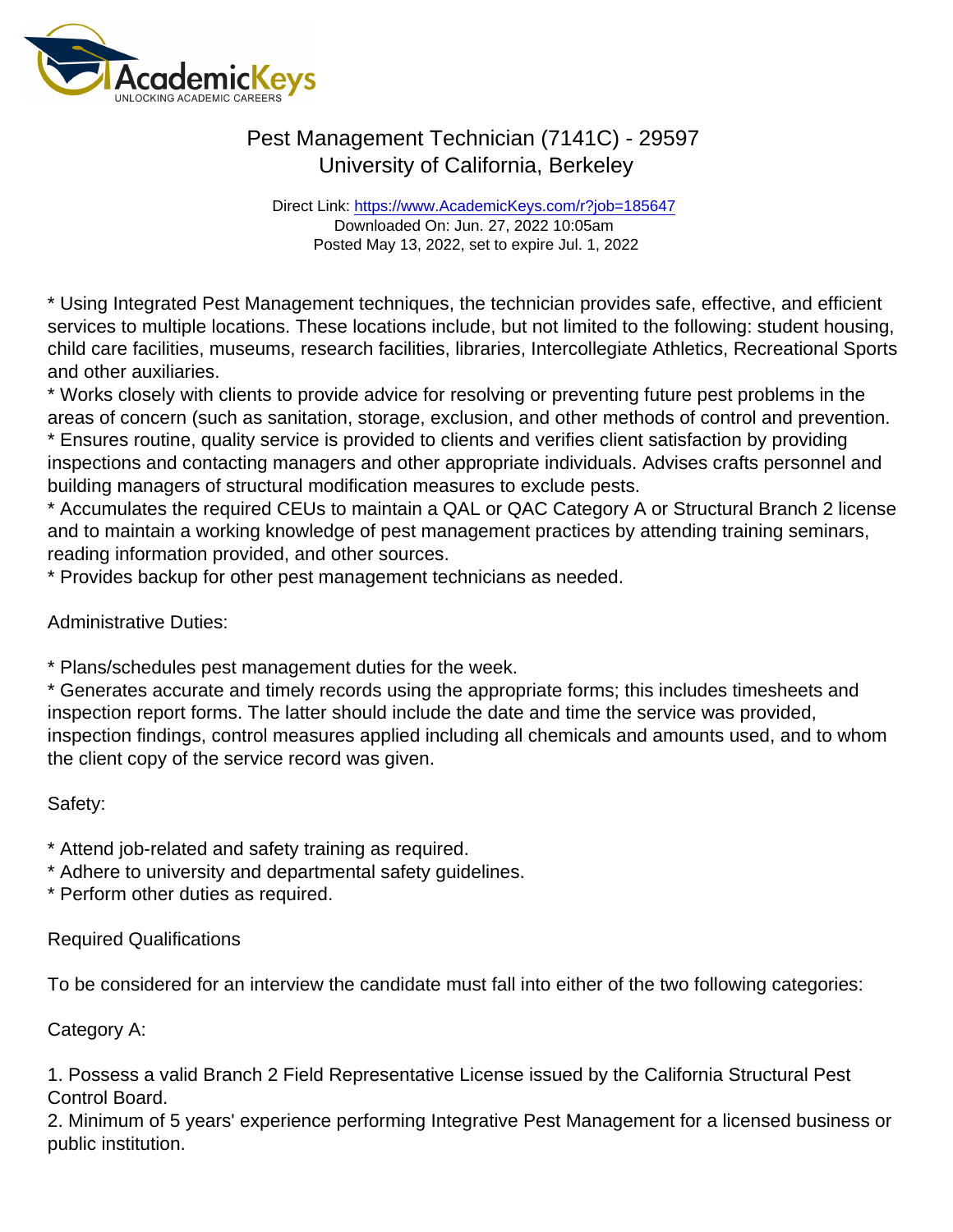Direct Link: <https://www.AcademicKeys.com/r?job=185647> Downloaded On: Jun. 27, 2022 10:05am Posted May 13, 2022, set to expire Jul. 1, 2022

3. Candidate will be required to obtain a Qualified Applicator License (Q.A.L.) issued through the Department of Pesticide Regulation prior to the end of probationary period (6 months).

OR

Category B:

1. Valid Qualified Applicator's License A (Q.A.L. Category A) issued by the California Department of Pesticide Regulations.

2. College degree obtained from a nationally accredited four (4) year institution or a combination of experience and education equaling 6 years.

3. Candidate will be required to complete a minimum of 20 hours of training provided by the University of California Statewide IPM Program. Classes taken may be used for Continuing Education hours (C.E.), but are not required.

(Please refer to

[url=https://apptrkr.com/get\_redirect.php?id=3072718&targetURL=http://ipm.ucanr.edu/training/]http://ipm.ucanr.edu/training/ for further details).

In addition to the following:

\* Must have the skills, knowledge, and ability to use the practices of Integrated Pest Management to provide safe, effective, and efficient pest management to various campus entities

\* Must have exceptional communication skills.

\* The ability to verbally communicate and write information to clients is essential.

\* The ability to write detailed, yet concise reports, emails, notes, or other correspondence is a necessity.

\* Customer service skills and ability to work with a diverse campus population in politically sensitive situations.

\* Expert knowledge of the latest pest management techniques, including pest biology and identification, sanitation, exclusion, education, habitat modification, pest prevention building design, wildlife management, pesticide safety, and least toxic pesticides.

\* Knowledgeable in techniques to solve pest problems in sensitive campus environments, including research laboratories, animal facilities, museums, and rare book collections, without affecting data or collections.

\* Ability to coordinate solutions to problems with different units of physical plant, building managers, and outside agencies.

\* Knowledgeable of county, state, and federal regulations regarding application, storage, and use of pesticides.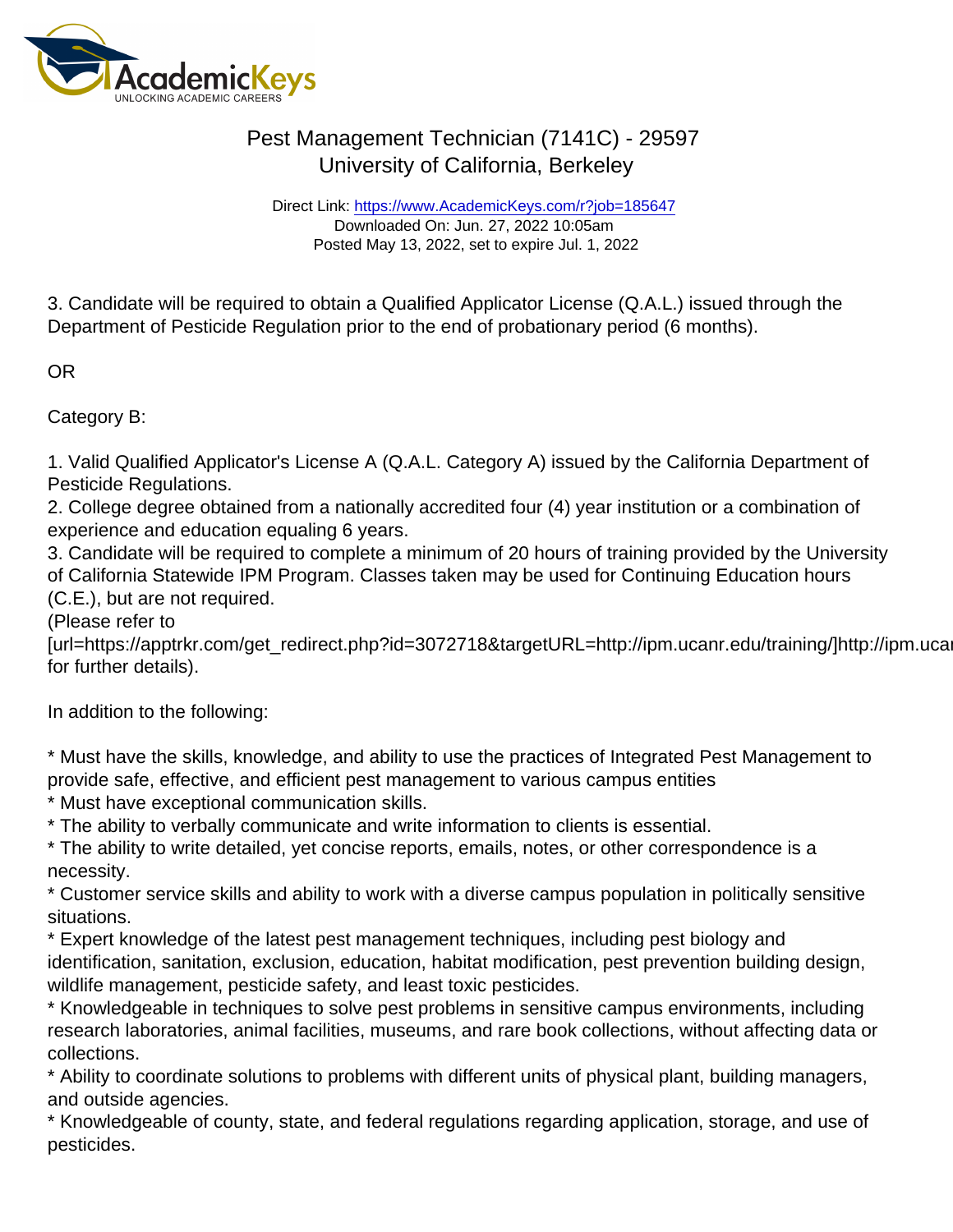Direct Link: <https://www.AcademicKeys.com/r?job=185647> Downloaded On: Jun. 27, 2022 10:05am Posted May 13, 2022, set to expire Jul. 1, 2022

\* Works independently in a responsible manner and cooperatively in a group setting. Must possess a valid DPR Qualified Applicator's License or Certificate. Must be available to respond to emergencies, work on-call, rotating swing shift and holidays. Adhere to Facilities Services' work rules and Code of Conduct. Employee is personally responsible for following health and safety guidelines/instructions.

### Salary & Benefits

This position is a non-exempt, bi-weekly paid position. Hourly pay for this role is \$32.49, Step1.0.

For information on the comprehensive benefits package offered by the University visit:

[url=https://apptrkr.com/get\_redirect.php?id=3072718&targetURL=https://ucnet.universityofcalifornia.edu/comp and-benefits/index.html]https://ucnet.universityofcalifornia.edu/compensation-and-benefits/index.html

#### Driving Required

A valid driver's license and DMV check for driving record is required.

### Other Information

This position is governed by the terms and conditions in the agreement for the Technical Unit (TX) between the University of California and the University Professional and Technical Employees (UPTE). The current bargaining agreement manual can be found at: [url=https://apptrkr.com/get\_redirect.php?id=3072718&targetURL=http://ucnet.universityofcalifornia.edu/labor/

units/tx/index.html]http://ucnet.universityofcalifornia.edu/labor/bargaining-units/tx/index.html

### Conviction History Background

This is a designated position requiring fingerprinting and a background check due to the nature of the job responsibilities. Berkeley does hire people with conviction histories and reviews information received in the context of the job responsibilities. The University reserves the right to make employment contingent upon successful completion of the background check.

### Physical Exam

Employment is contingent upon passing a physical exam.

Equal Employment Opportunity